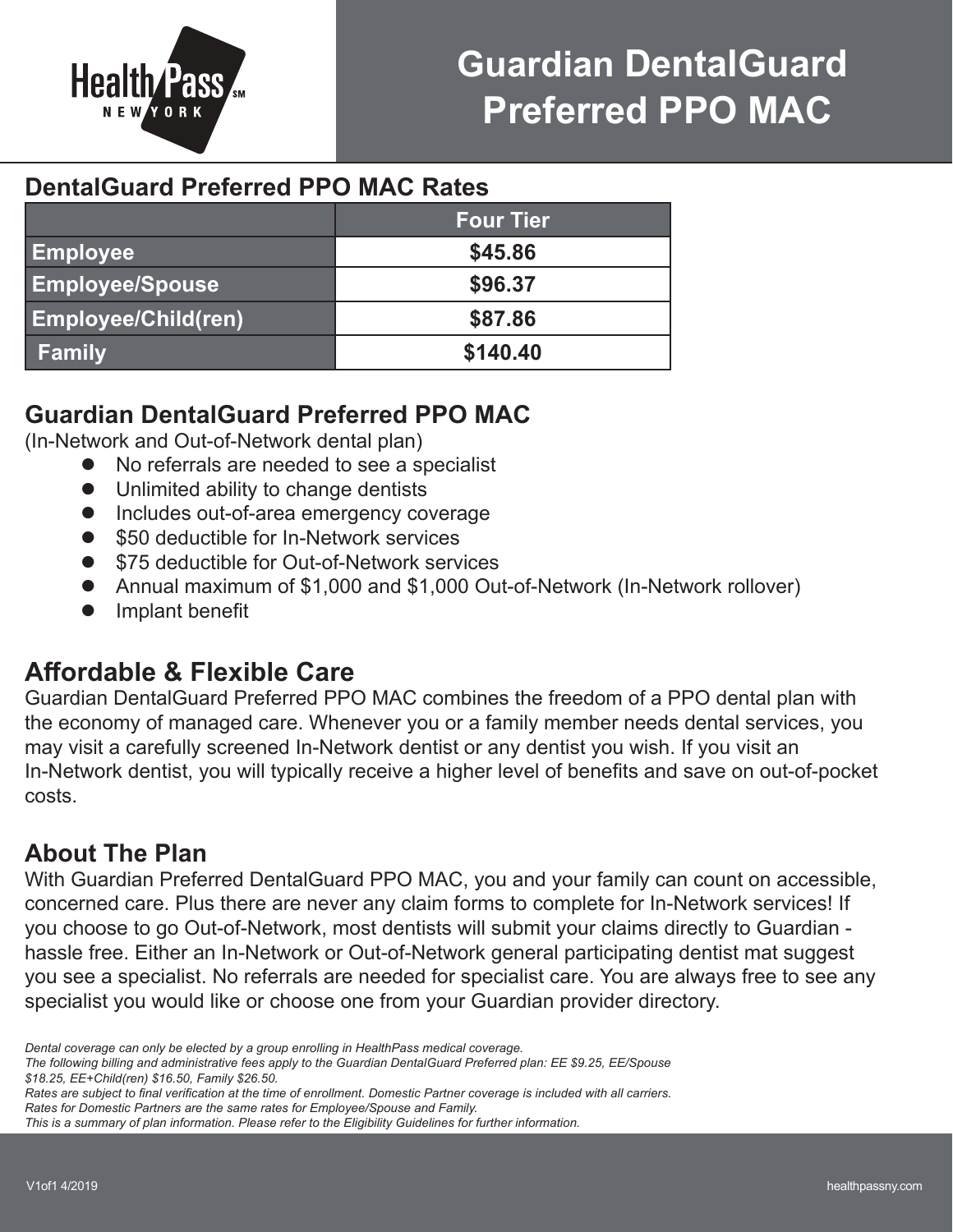# **8 Guardian**

# **HEALTHPASS INSURANCE TRUST**

# **Dental Benefit Summary**

## **Group Number:** 369400

## **About Your Benefits:**

Taking care of your teeth can be expensive. That's why the right dental insurance is so important — it not only pays for preventive care that can keep you and your family healthy, but it also helps pay for more extensive, costly and often unexpected expenses such as fillings, crowns and root canals. Plus, you save money and have the assurance that you are getting the right care when you use one of our contracted dentists. Guardian has been providing outstanding dental plans to millions of Americans for more than 50 years. When you enroll with Guardian, you have access to one of the nation's largest dental networks offering significant discounts so you know there's always high-quality, affordable dental care close by. From preventive checkups and cleanings, to comprehensive oral care treatments, we have you covered.

With your **PPO** plan, you can visit any dentist; but you pay less out-of-pocket when you choose a PPO dentist. Out-of-network benefits are limited to our PPO fee schedule.

#### **Your Dental Plan PPO**

| <b>Your Network is</b>                 | <b>DentalGuard Preferred</b>   |                                     |  |
|----------------------------------------|--------------------------------|-------------------------------------|--|
| Plan year deductible                   | In-Network                     | Out-of-Network                      |  |
| Individual                             | \$50                           | \$75                                |  |
| Family limit                           |                                | 3 per family                        |  |
| Waived for                             | Preventive                     | Preventive                          |  |
| Charges covered for you (co-insurance) | In-Network                     | Out-of-Network                      |  |
| <b>Preventive Care</b>                 | 100%                           | 80%                                 |  |
| <b>Basic Care</b>                      | 80%                            | 80%                                 |  |
| Major Care                             | 50%                            | 50%                                 |  |
| Orthodontia                            |                                | Not Covered (applies to all levels) |  |
| <b>Annual Maximum Benefit</b>          | \$1000                         | \$1000                              |  |
|                                        | Combined in and out of network |                                     |  |
| <b>Maximum Rollover</b>                | Yes                            |                                     |  |
| <b>Rollover Threshold</b>              |                                | \$500                               |  |
| <b>Rollover Amount</b>                 |                                | \$250                               |  |
| Rollover In-network Amount             |                                | \$350                               |  |
| <b>Rollover Account Limit</b>          | \$1000                         |                                     |  |
| Lifetime Orthodontia Maximum           |                                | Not Applicable                      |  |
| <b>Dependent Age Limits</b>            | 26                             |                                     |  |
|                                        |                                |                                     |  |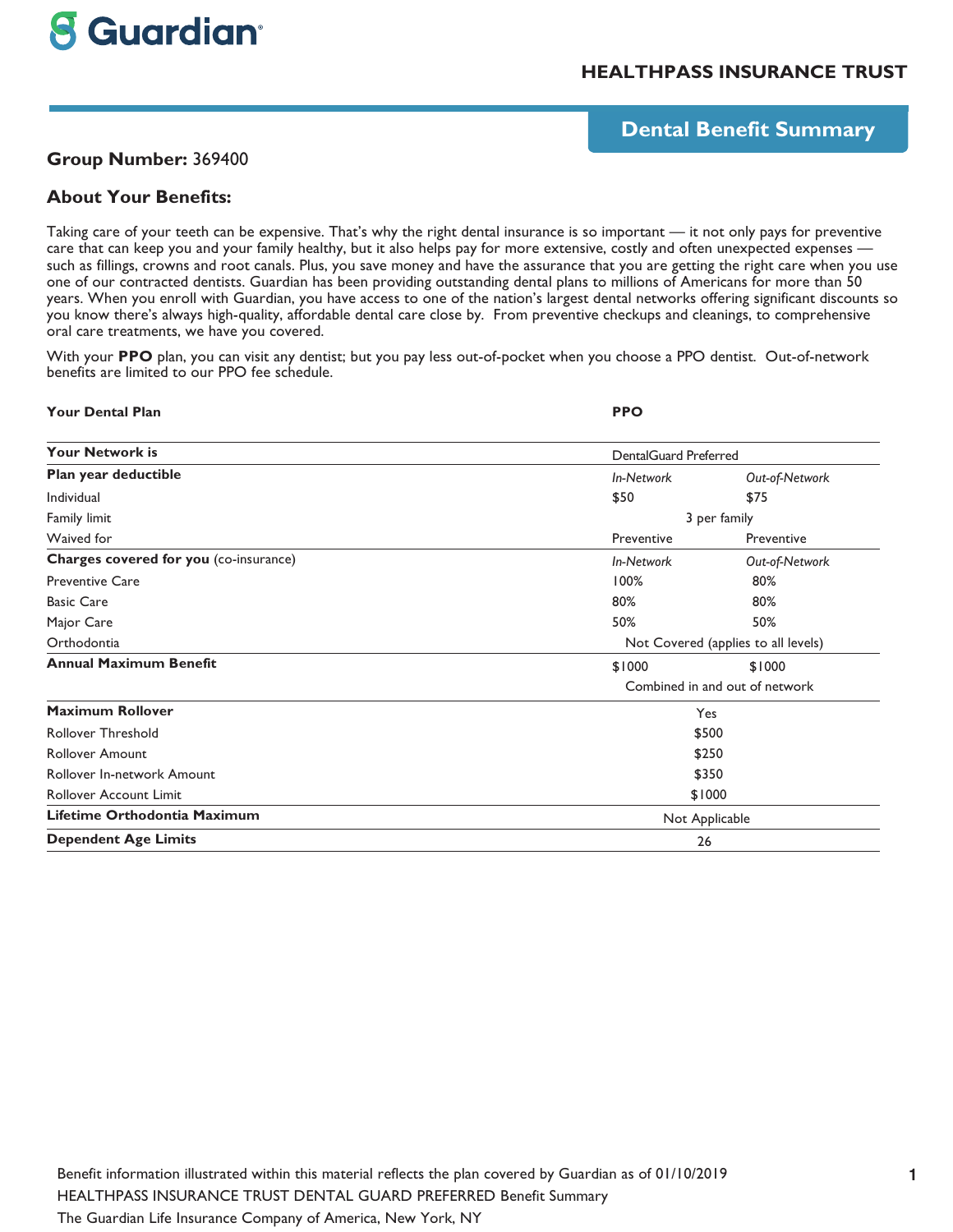# **A Sample of Services Covered by Your Plan:**

**PPO**

|                        |                                                       | Plan pays (on average) |                     |
|------------------------|-------------------------------------------------------|------------------------|---------------------|
|                        |                                                       | In-network             | Out-of-network      |
| <b>Preventive Care</b> | Cleaning (prophylaxis)                                | 100%                   | 80%                 |
|                        | Frequency:                                            |                        | Once Every 6 Months |
|                        | <b>Fluoride Treatments</b>                            | 100%                   | 80%                 |
|                        | Limits:                                               |                        | Under Age 14        |
|                        | Oral Exams                                            | 100%                   | 80%                 |
|                        | Sealants (per tooth)                                  | 100%                   | 80%                 |
| <b>Basic Care</b>      | Anesthesia*                                           | 80%                    | 80%                 |
|                        | Fillings <sup>#</sup>                                 | 80%                    | 80%                 |
|                        | Repair & Maintenance of<br>Crowns, Bridges & Dentures | 80%                    | 80%                 |
|                        | X-rays                                                | 80%                    | 80%                 |
| Major Care             | <b>Bridges and Dentures</b>                           | 50%                    | 50%                 |
|                        | Dental Implants                                       | 50%                    | 50%                 |
|                        | Inlays, Onlays, Veneers**                             | 50%                    | 50%                 |
|                        | Perio Surgery                                         | 50%                    | 50%                 |
|                        | Periodontal Maintenance                               | 50%                    | 50%                 |
|                        | Frequency:                                            |                        | Once Every 6 Months |
|                        | Root Canal                                            | 50%                    | 50%                 |
|                        | Scaling & Root Planing (per quadrant)                 | 50%                    | 50%                 |
|                        | Simple Extractions                                    | 50%                    | 50%                 |
|                        | Single Crowns                                         | 50%                    | 50%                 |
|                        | Surgical Extractions                                  | 50%                    | 50%                 |

This is only a partial list of dental services. Your certificate of benefits will show exactly what is covered and excluded. \*\*For PPO and or Indemnity members, Crowns, Inlays, Onlays and Labial Veneers are covered only when needed because of decay or injury or other pathology when the tooth cannot be restored with amalgam or composite filing material. When Orthodontia coverage is for "Child(ren)" only, the orthodontic appliance must be placed prior to the age limit set by your plan; If full-time status is required by your plan in order to remain insured after a certain age; then orthodontic maintenance may continue as long as full-time student status is maintained. If Orthodontia coverage is for "Adults and Child(ren)" this limitation does not apply. \*General Anesthesia – restrictions apply. ‡For PPO and or Indemnity members, Fillings – restrictions may apply to composite fillings.

**This document is a summary of the major features of the referenced insurance coverage. It is intended for illustrative purposes only and does not constitute a contract. The insurance plan documents, including the policy and certificate, comprise the contract for coverage. The full plan description, including the benefits and all terms, limitations and exclusions that apply will be contained in your insurance certificate. The plan documents are the final arbiter of coverage. Coverage terms may vary by state and actual sold plan. The premium amounts reflected in this summary are an approximation; if there is a discrepancy between this amount and the premium actually billed, the latter prevails.**

## **Manage Your Benefits:**

Go to www.GuardianAnytime.com to access secure information about your Guardian benefits including access to an image of your ID Card. Your on-line account will be set up within 30 days after your plan effective date..

# **EXCLUSIONS AND LIMITATIONS**

■ Important Information about Guardian's DentalGuard Indemnity and DentalGuard Preferred Network PPO plans: This policy provides dental insurance only. Coverage is limited to those charges that are necessary to prevent, diagnose or treat dental disease, defect, or injury. Deductibles apply. The plan does not pay for: oral hygiene services (except as covered under preventive services), orthodontia (unless expressly provided for), cosmetic or experimental treatments (unless they are expressly provided for), any treatments to the extent benefits are payable by any other payor or for which no charge is made, prosthetic devices unless certain conditions are met, and services ancillary to surgical treatment. The plan limits benefits for diagnostic

## **Find A Dentist:**

Visit www.GuardianAnytime.com

Click on "Find A Provider"; You will need to know your plan, which can be found on the first page of your dental benefit summary.

consultations and for preventive, restorative, endodontic, periodontic, and prosthodontic services. The services, exclusions and limitations listed above do not constitute a contract and are a summary only. The Guardian plan documents are the final arbiter of coverage. Contract # GP-1-DG2000 et al.

**PPO and or Indemnity Special Limitation:** Teeth lost or missing before a covered person becomes insured by this plan. A covered person may have one or more congenitally missing teeth or have lost one or more teeth before he became insured by this plan. We won't pay for a prosthetic device which replaces such teeth unless the device also replaces one or more natural teeth lost or extracted after the covered person became insured by this plan. R3-DG2000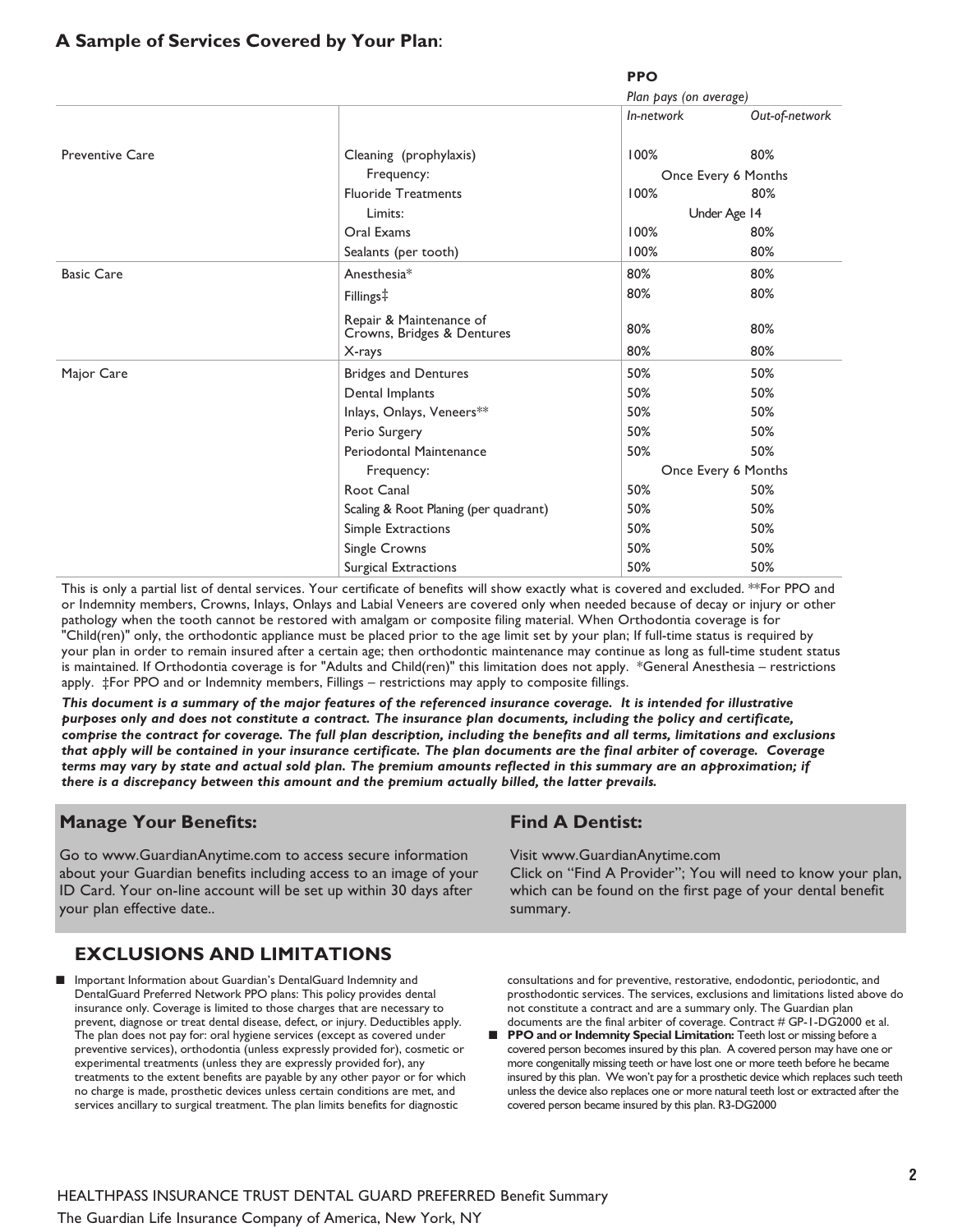# **Save Your Unused Claims Dollars For When You Need Them Most**

Guardian will roll over a portion of your unused annual maximum into your personal Maximum Rollover Account (MRA). If you reach your Plan Annual Maximum in future years, you can use money from your MRA. To qualify for an MRA, you must have a paid claim (not just a visit) and must not have exceeded the paid claims threshold during the benefit year. Your MRA may not exceed the MRA limit. You can view your annual MRA statement detailing your account and those of your dependents on www.GuardianAnytime.com.

*Please note that actual maximum limitations and thresholds vary by plan. Your plan may vary from the one used below as an example to illustrate how the Maximum Rollover functions.* 

| <b>Plan Annual</b><br>Maximum*  | <b>Threshold</b>                                         | <b>Maximum Rollover Amount</b>                                         | <b>In-Network Only Rollover</b><br><b>Amount</b>                                                                                            | <b>Maximum Rollover</b><br><b>Account Limit</b>                                   |
|---------------------------------|----------------------------------------------------------|------------------------------------------------------------------------|---------------------------------------------------------------------------------------------------------------------------------------------|-----------------------------------------------------------------------------------|
| \$1000                          | \$500                                                    | \$250                                                                  | \$350                                                                                                                                       | \$1000                                                                            |
| Maximum claims<br>reimbursement | Claims amount that<br>determines rollover<br>eligibility | Additional dollars added to<br>Plan Annual Maximum for<br>future years | Additional dollars added to<br>Plan Annual Maximum for<br>future years if only in-network<br>providers were used during the<br>benefit year | Plan Annual Maximum<br>plus Maximum Rollover<br>cannot exceed \$2,000 in<br>total |

\* If a plan has a different annual maximum for PPO benefits vs. non-PPO benefits, (\$1500 PPO/\$1000 non-PPO for example) the non-PPO maximum determines the Maximum Rollover plan.

## **Hereís how the benefits work:**

**YEAR ONE**: Jane starts with a \$1,000 Plan Annual Maximum. She submits \$150 in dental claims. Since she did not reach the \$500 Threshold, she receives a \$250 rollover that will be applied to Year Two.

**YEAR TWO**: Jane now has an increased Plan Annual Maximum of \$1,250. This year, she submits \$50 in claims and receives an additional \$250 rollover added to her Plan Annual Maximum.

**YEAR THREE**: Jane now has an increased Plan Annual Maximum of \$1,500. This year, she submits \$1,200 in claims. All claims are paid due to the amount accumulated in her Maximum Rollover Account.

YEAR FOUR: Jane's Plan Annual Maximum is \$1,300 (\$1,000 Plan Annual Maximum + \$300 remaining in her Maximum Rollover Account).



For Overview of your Dental Benefits, please see About Your Benefit Section of this Enrollment Booklet.

#### **NOTES:**

You and your insured dependents maintain separate MRAs based on your own claim activity. Each MRA may not exceed the MRA limit.

Cases on either a calendar year or policy year accumulation basis qualify for the Maximum Rollover feature. For calendar year cases with an effective date in October, November or December, the Maximum Rollover feature starts as of the first full benefit year. For example, if a plan starts in November of 2013, the claim activity in 2014 will be used and applied to MRAs for use in 2015.

Under either benefit year set up (calendar year or policy year), Maximum Rollover for new entrants joining with 3 months or less remaining in the benefit year, will not begin until the start of the next full benefit year. Maximum Rollover is deferred for members who have coverage of Major services deferred. For these members, Maximum Rollover starts when coverage of Major services starts, or the start of the next benefit year if 3 months or less remain until the next benefit year. (Actual eligibility timeframe may vary. See your Plan Details for the most accurate information.)

Guardian's Dental Insurance is underwritten and issued by The Guardian Life Insurance Company of America or its subsidiaries, New York, NY. Products are not available in all states. Policy limitations and exclusions apply.

Optional riders and/or features may incur additional costs. Plan documents are the final arbiter of coverage.

Policy Form #GP-1-DG2000, et al. **3**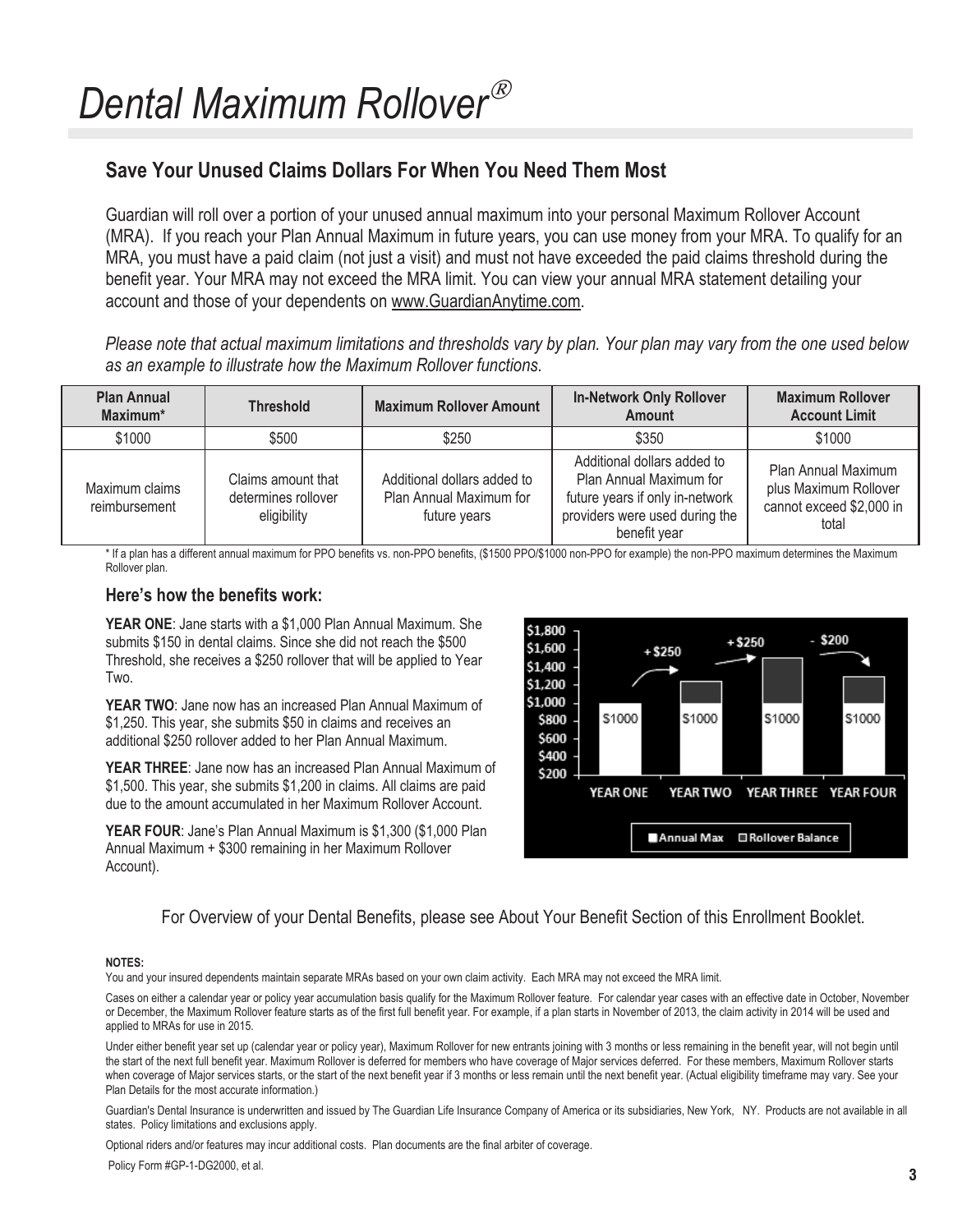

#### **NOTICE OF PRIVACY P R A CTICES**

#### **THIS NOTICE DESCRIBES HOW HEALTH INFORMATION ABOUT YOU MAY BE USED AND DISCLOSED AND HOW YOU CAN GET ACCESS TO THIS INFORMATION.**

#### **PLEASE REVIEW IT CAREFULLY.**

#### **Effective: 05/01/2016**

This Notice of Privacy Practices describes how Guardian and its subsidiaries may use and disclose your Protected Health Information (PHI) in order to carry out treatment, payment and health care operations and for other purposes permitted or required by law.

Guardian is required by law to maintain the privacy of PHI and to provide you with notice of our legal duties and privacy practices concerning PHI. We are required to abide by the terms of this Notice so long as it remains in effect. We reserve the right to change the terms of this Notice of Privacy Practices as necessary and to make the new Notice effective for all PHI maintained by us. If we make material changes to our privacy practices, copies of revised notices will be made available on request and circulated as required by law. Copies of our current Notice may be obtained by contacting Guardian (using the information supplied below), or on our Web site at www.guardianlife.com/privacy-policy.

#### **What is Protected Health Information (PHI):**

PHI is individually identifiable information (including demographic information) relating to your health, to the health care provided to you or to payment for health care. PHI refers particularly to information acquired or maintained by us as a result of your having health coverage (including medical, dental, vision and long term care coverage).

#### **In What Ways may Guardian Use and Disclose your Protected Health Information (PHI):**

Guardian has the right to use or disclose your PHI without your written authorization to assist in your treatment, to facilitate payment and for health care operations purposes. There are certain circumstances where we are required by law to use or disclose your PHI. And there are other purposes, listed below, where we are permitted to use or disclose your PHI without further authorization from you. Please note that examples are provided for illustrative purposes only and are not intended to indicate every use or disclosure that may be made for a particular purpose.

#### Guardian has the right to use or disclose your PHI for the following purposes:

Treatment. Guardian may use and disclose your PHI to assist your health care providers in your diagnosis and treatment. For example, we may disclose your PHI to providers to supply information about alternative **treatments** 

Payment. Guardian may use and disclose your PHI in order to pay for the services and resources you may receive. For example, we may disclose your PHI for payment purposes to a health care provider or a health plan. Such purposes may include: ascertaining your range of benefits; certifying that you received treatment; requesting details regarding your treatment to determine if your benefits will cover, or pay for, your treatment.

Health Care Operations. Guardian may use and disclose your PHI to perform health care operations, such as administrative or business functions. For example, we may use your PHI for underwriting and premium rating purposes. However, we will not use or disclose your genetic information for underwriting purposes and are prohibited by law from doing so.

Appointment Reminders. Guardian may use and disclose your PHI to contact you and remind you of appointments.

Health Related Benefits and Services. Guardian may use and disclose PHI to inform you of health related benefits or services that may be of interest to you.

Plan Sponsors. Guardian may use or disclose PHI to the plan sponsor of your group health plan to permit the plan sponsor to perform plan administration functions. For example, a plan may contact us regarding benefits, service or coverage issues. We may also disclose summary health information about the enrollees in your group health plan to the plan sponsor so that the sponsor can obtain premium bids for health insurance coverage, or to decide whether to modify, amend or terminate your group health plan.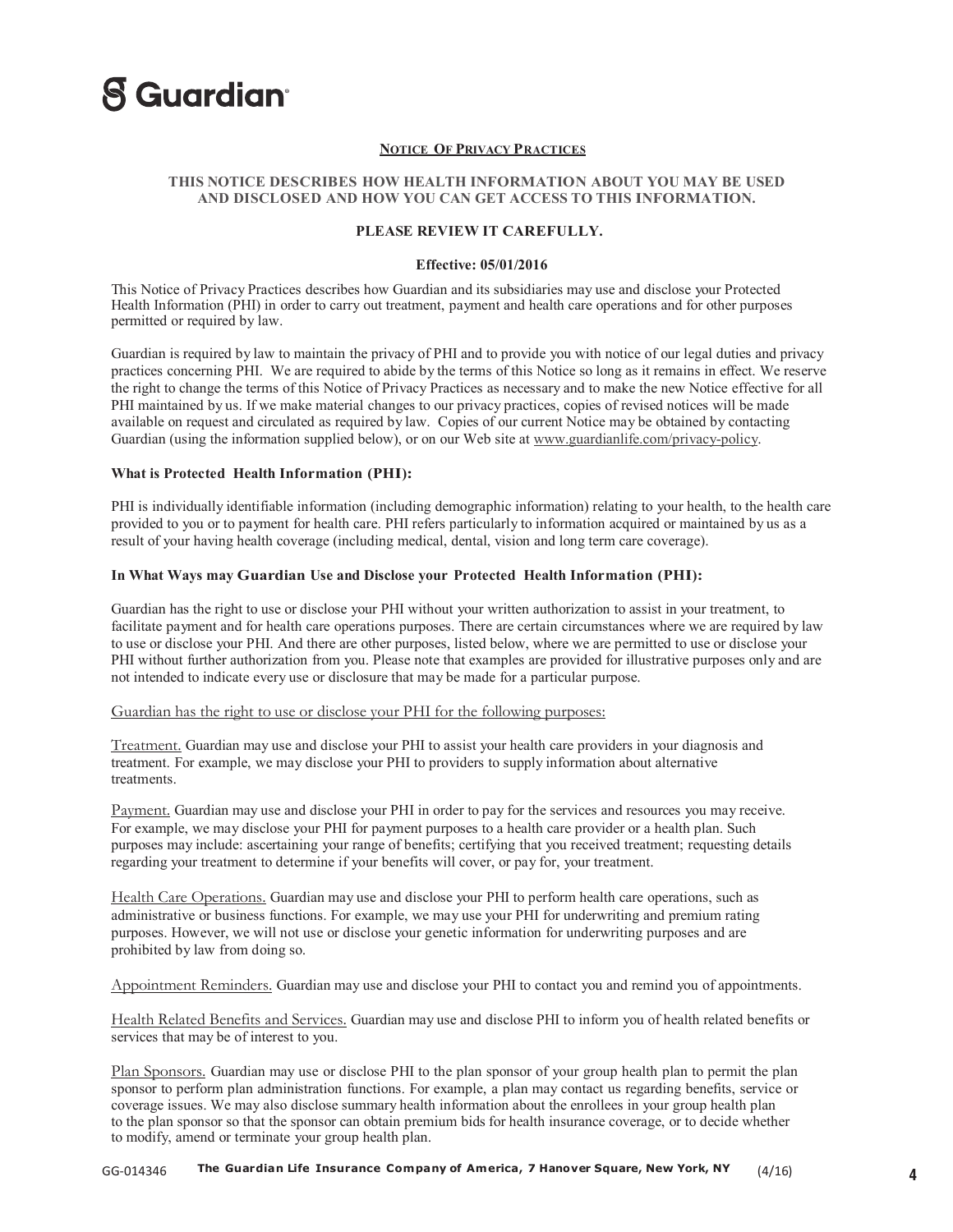#### Guardian is required to use or disclose your PHI:

- ï To you or your personal representative (someone with the legal right to make health care decisions for you);
- To the Secretary of the Department of Health and Human Services, when conducting a compliance investigation, review or enforcement action related to health information privacy or security; and
- Where otherwise required by law.

#### Guardian is Required to Notify You of any Breaches of Your Unsecured PHI.

Although Guardian takes reasonable, industry-standard measures to protect your PHI, should a breach occur, Guardian is required by law to notify affected individuals. Under federal medical privacy law, a breach means the acquisition, access, use, or disclosure of unsecured PHI in a manner not permitted by law that compromises the security or privacy of the PHI.

#### Other Uses and Disclosures.

Guardian may also use and disclose your PHI for the following purposes without your authorization:

- We may disclose your PHI to persons involved in your care or payment for care, such as a family member or close personal friend, when you are present and do not object, when you are incapacitated, under certain circumstances during an emergency or when otherwise permitted by law.
- ï We may use or disclose your PHI for public health activities, such as reporting of disease, injury, birth and death, and for public health investigations.
- We may use or disclose your PHI in an emergency, directly to or through a disaster relief entity, to find and tell those close to you of your location or condition
- We may disclose your PHI to the proper authorities if we suspect child abuse or neglect; we may also disclose your PHI if we believe you to be a victim of abuse, neglect, or domestic violence.
- ï We may disclose your PHI to a government oversight agency authorized by law to conducting audits, investigations, or civil or criminal proceedings.
- We may use or disclose your PHI in the course of a judicial or administrative proceeding (e.g., to respond to a subpoena or discovery request).
- We may disclose your PHI to the proper authorities for law enforcement purposes.
- We may disclose your PHI to coroners, medical examiners, and/or funeral directors consistent with law.
- We may use or disclose your PHI for organ or tissue donation.
- We may use or disclose your PHI for research purposes, but only as permitted by law.
- We may use or disclose PHI to avert a serious threat to health or safety.
- We may use or disclose your PHI if you are a member of the military as required by armed forces services.
- We may use or disclose your PHI to comply with workers' compensation and other similar programs.
- We may disclose your PHI to third party business associates that perform services for us, or on our behalf (e.g. vendors).
- We may use and disclose your PHI to federal officials for intelligence and national security activities authorized by law. We also may disclose your PHI to authorized federal officials in order to protect the President, other officials or foreign heads of state, or to conduct investigations authorized by law.
- We may disclose your PHI to correctional institutions or law enforcement officials if you are an inmate or under the custody of a law enforcement official (e.g., for the institution to provide you with health care services, for the safety and security of the institution, and/or to protect your health and safety or the health and safety of other individuals).
- We may use or disclose your PHI to your employer under limited circumstances related primarily to workplace injury or illness or medical surveillance.

We generally will not sell your PHI, or use or disclose PHI about you for marketing purposes without your authorization unless otherwise permitted by law.

#### **Your Rights with Regard to Your Protected Health Information (PHI):**

Your Authorization for Other Uses and Disclosures. Other than for the purposes described above, or as otherwise permitted by law, Guardian must obtain your written authorization to use or disclosure your PHI. You have the right to revoke that authorization in writing except to the extent that: (i) we have taken action in reliance upon the authorization prior to your written revocation, or (ii) you were required to give us your authorization as a condition of obtaining coverage, and we have the right, under other law, to contest a claim under the coverage or the coverage itself.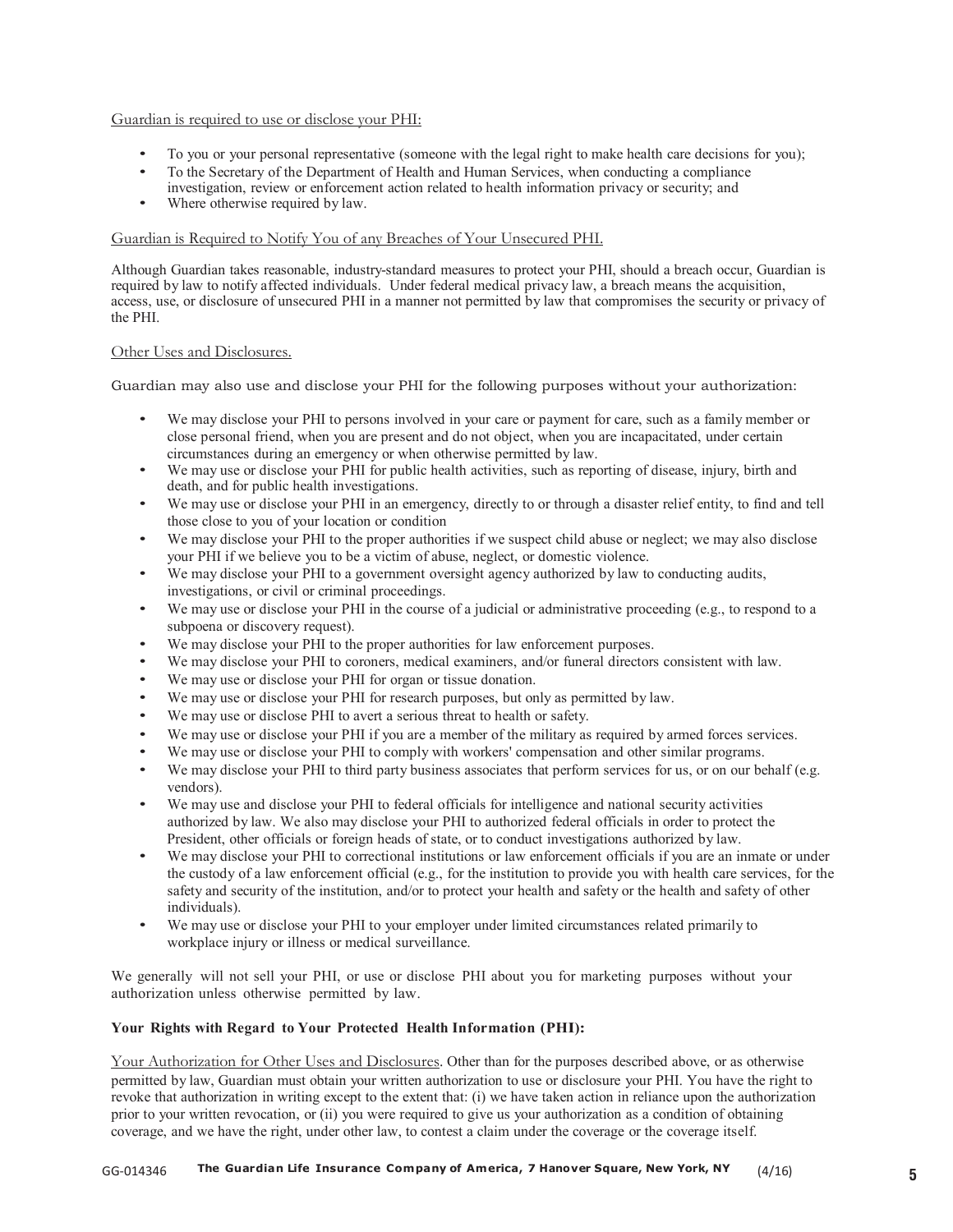Under federal and state law, certain kinds of PHI may require enhanced privacy protections. These forms of PHI include information pertaining to:

- HIV/AIDS testing, diagnosis or treatment
- Venereal and /or communicable Disease(s)
- Genetic Testing
- Alcohol and drug abuse prevention, treatment and referral
- Psychotherapy notes

We will only disclose these types of delineated information when permitted or required by law or upon your prior written authorization.

Your Right to an Accounting of Disclosures. An 'accounting of disclosures' is a list of certain disclosures we have made, if any, of your PHI. You have the right to receive an accounting of certain disclosures of your PHI that were made by us. This right applies to disclosures for purposes other than those made to carry out treatment, payment and health care operations as described in this notice. It excludes disclosures made to you, or those made for notification purposes.

We ask that you submit your request in writing by completing our form. Your request may state a requested time period not more than six years prior to the date when you make your request. Your request should indicate in what form you want the list (e.g., paper, electronically). Our form for Accounting of Disclosure requests is available at www.guardianlife.com/privacy-policy.

Your Right to Obtain a Paper Copy of This Notice. You have a right to request a paper copy of this notice even if you have previously agreed to accept this notice electronically. You may obtain a paper copy of this notice by sending a request to the contact information listed at the end of this notice.

Your Right to File a Complaint. If you believe your privacy rights have been violated, you may file a complaint with Guardian or the Secretary of U.S. Department of Health and Human Services. If you wish to file a complaint with Guardian, you may do so using the contact information below. You will not be penalized for filing a complaint.

Please submit any exercise of the Rights designated below to Guardian in writing using the contact information listed below. For some requests, Guardian may charge for reasonable costs associated with complying with your requests; in such a case, we will notify you of the cost involved and provide you the opportunity to modify your request before any costs are incurred.

Your Right to Request Restrictions. You have the right to request a restriction on the PHI we use or disclose about you for treatment, payment or health care operations as described in this notice. You also have the right to request a restriction on the medical information we disclose about you to someone who is involved in your care or the payment for your care.

Guardian is not required to agree to your request; however, if we do agree, we will comply with your request until we receive notice from you that you no longer want the restriction to apply (except as required by law or in emergency situations). Your request must describe in a clear and concise manner: (a) the information you wish restricted; (b) whether you are requesting to limit Guardian's use, disclosure or both; and (c) to whom you want the limits to apply.

Your Right to Request Confidential Communications. You have the right to request that Guardian communicate with you about your PHI be in a particular manner or at a certain location. For example, you may ask that we contact you at work rather than at home. We are required to accommodate all reasonable requests made in writing, when such requests clearly state that your life could be endangered by the disclosure of all or part of your PHI.

Your Right to Amend Your PHI If you feel that any PHI about you, which is maintained by Guardian, is inaccurate or incomplete, you have the right to request that such PHI be amended or corrected. Within your written request, you must provide a reason in support of your request. Guardian reserves the right to deny your request if: (i) the PHI was not created by Guardian, unless the person or entity that created the information is no longer available to amend it (ii) if we do not maintain the PHI at issue (iii) if you would not be permitted to inspect and copy the PHI at issue or (iv) if the PHI we maintain about you is accurate and complete. If we deny your request, you may submit a written statement of your disagreement to us, and we will record it with your health information.

Your Right to Access to Your PHI. You have the right to inspect and obtain a copy of your PHI that we maintain in designated record sets. Under certain circumstances, we may deny your request to inspect and copy your PHI. In an instance where you are denied access and have a right to have that determination reviewed, a licensed health care professional chosen by Guardian will review your request and the denial. The person conducting the review will not be the person who denied your request. Guardian promises to comply with the outcome of the review.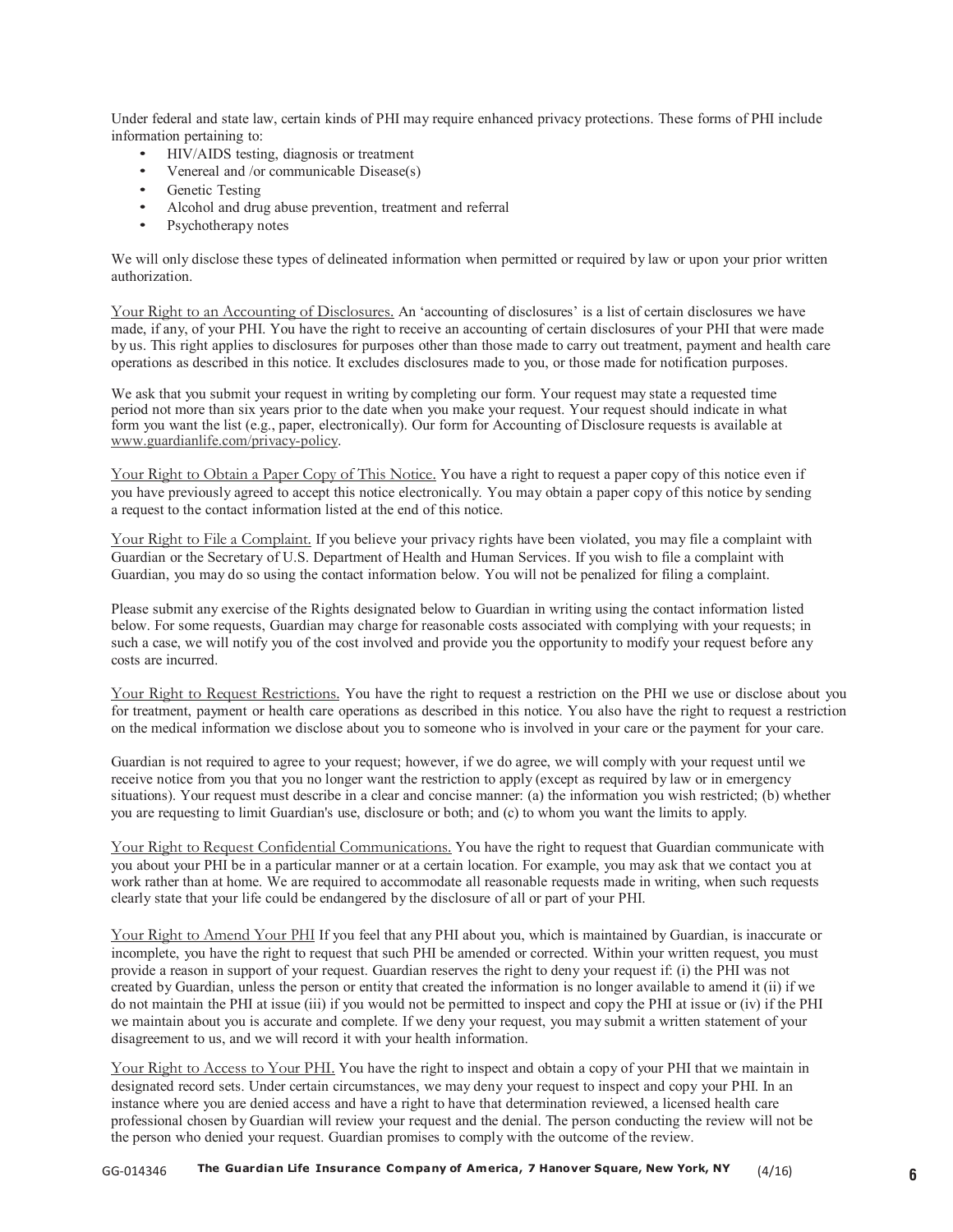#### **How to Contact Us:**

If you have any questions about this Notice or need further information about matters covered in this Notice, please call the toll-free number on the back of your Guardian ID card. If you are a broker please call 800-627-4200. All others please contact us at 800-541-7846. You can also write to us with your questions, or to exercise any of your rights, at the address below:

| Attention: | Guardian Corporate Privacy Officer<br>National Operations                                                                        |
|------------|----------------------------------------------------------------------------------------------------------------------------------|
| Address:   | The Guardian Life Insurance Company of America<br>Group Quality Assurance - Northeast<br>P.O. Box 2457<br>Spokane, WA 99210-2457 |